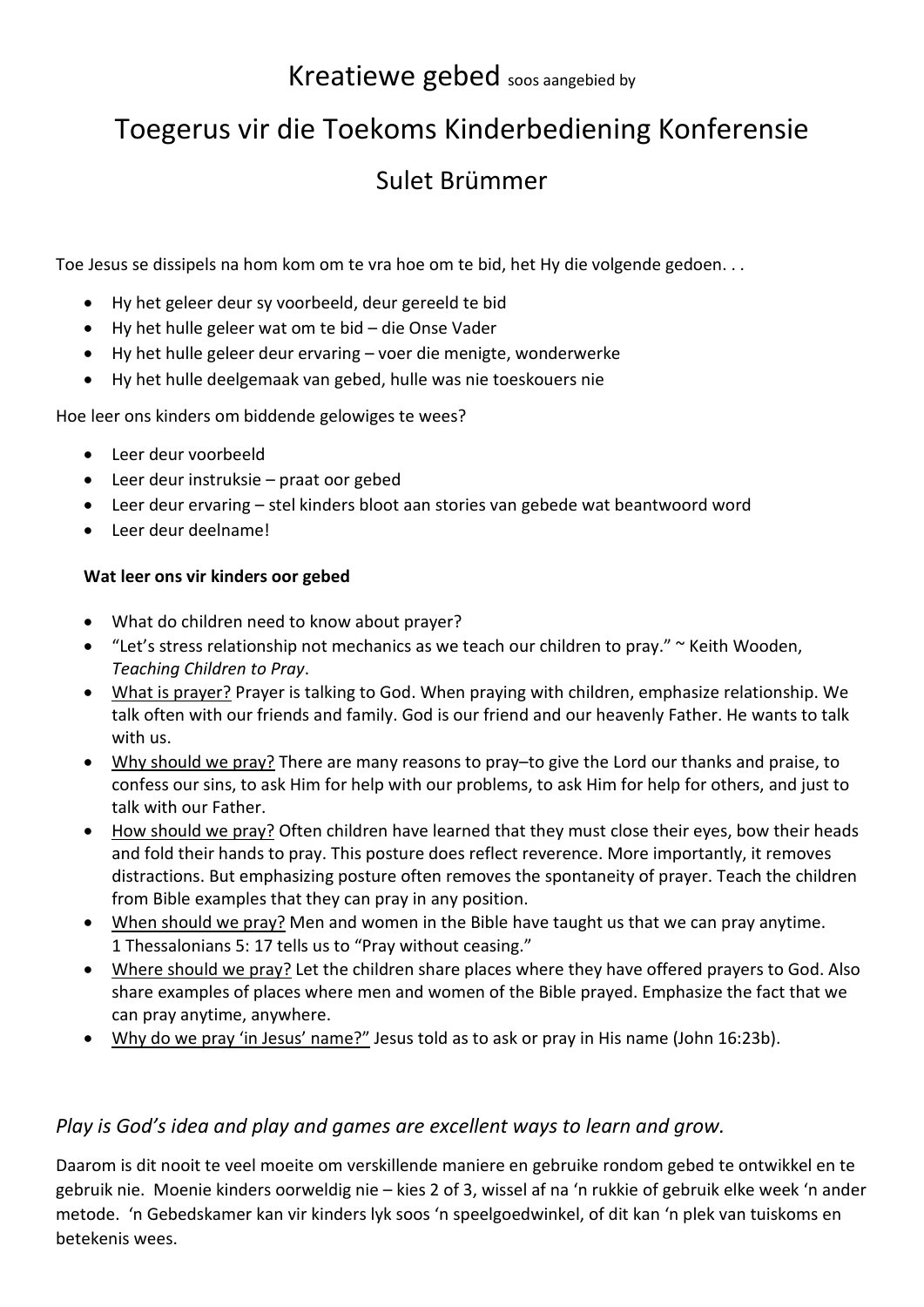Onthou dat kinders op verskillende maniere leer en waarneem, en daarom is dit goed om hulle aan verskillende tipes gebede bloot te stel – van stilte tot beweging, asemhaling na sintuie, Skrif tot objek, saam, alleen, springmielie gebede.

Die doel van die werkswinkel is om 'n paar idees te sien, maar ook te deel in gebedsmetodes.

#### Kleuters en gebed

Kids catch prayer as it is modelled

- Kids have a short attention span
- Kids need structure

Kids learn through repetition and structure

Kids are building a faith vocabulary

Kids need to know that God is mysterious

- Dankie boekie met prentjies wat uitgeskeur word of geteken word
- Gebedswiel
- Eggo gebed met beweging

Liewe Heer

Dankie vir voëls (waai arms) Dankie vir visse (Sit handpalms teen mekaar om 'n vis se swem te demonstreer) Dankie vir hasies (hop op een plek) Dankie dat u my gemaak het (sit hand op jou eie kop) Amen (handpalms bymekaar)

#### Laerskool kinders

- Skryf 'n brief vir God, of skryf 'n nuwe Psalm. 'n Psalm is soos 'n gediggie sommige Psalms is geskryf om vir God te loof deur te vertel hoe goed Hy is, soms is dit geskryf wanneer iemand hartseer was.
- Sing 'n gebed sommige liedere is eintlik 'n gebed en kan so gesing word. Bv. Jesus groot bo almal; Jesus be the center
- Gebedswandeling stap deur jou woonbuurt of om die kerkgebou en bid vir almal wat daar bly of verby die kerk stap.
- Graffiti muur met hooftema's soos Dankie Heer vir, Here asb. Kinders kan dan self teken of skryf
- Gebedsversoeke gee aan elkeen 'n kaartjie, laat elke kind 'n prentjie van hulself teken of net hul naam skryf – agterop 3 gebedsversoeke , ruil die kaartjie met iemand anders en bid dan daarvoor.
- Koerant gebede gebruik koerante om gebedsversoeke en ook dankgebede op te stel en bid daarvoor.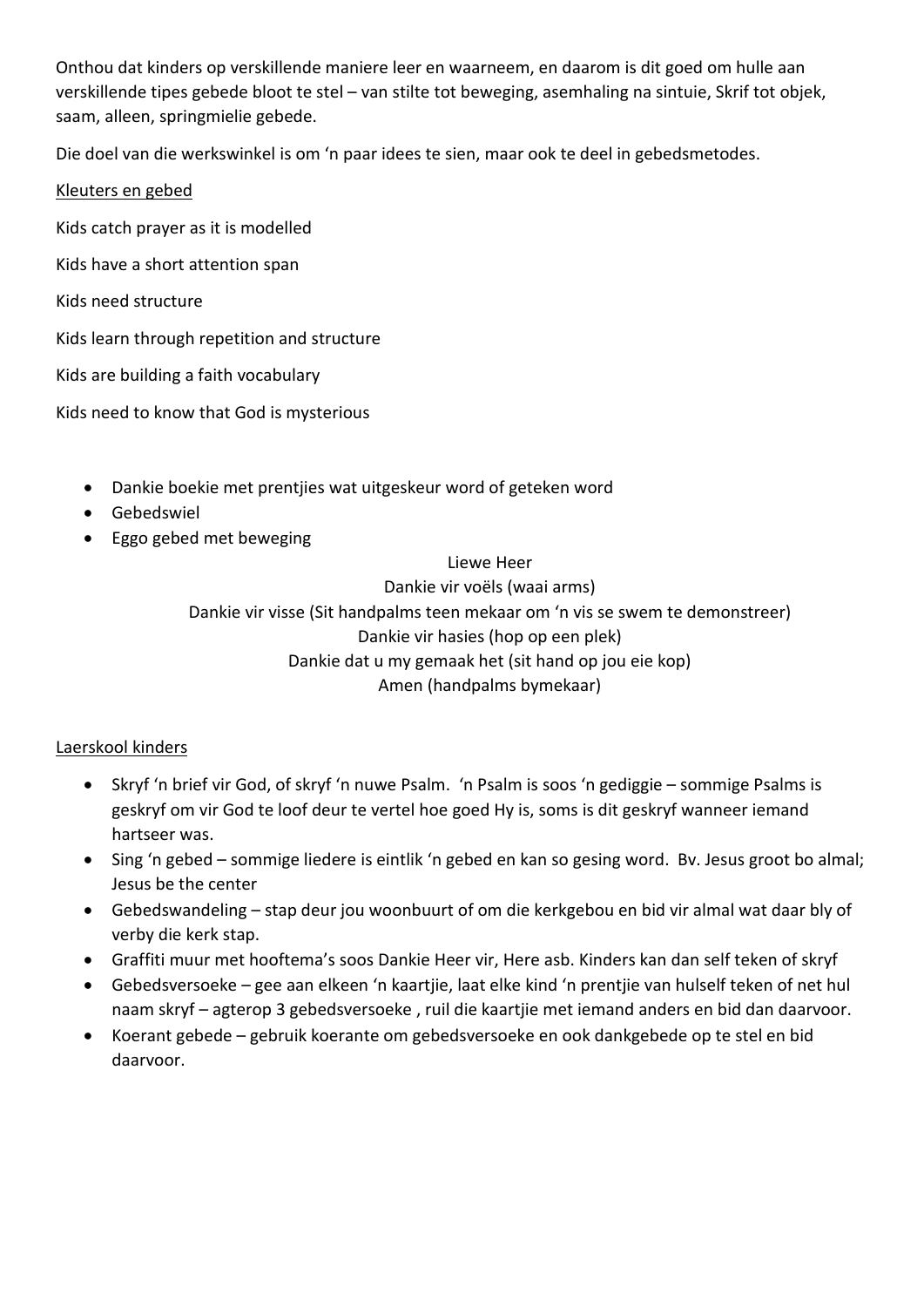#### **Lessons That Get Kids PRAYING…**

#### *Bear Someone Else's Burdens*

As the children enter give each child a smooth stone and a felt tip pen. Ask them to write a prayer need on the stone, then place the stone in the bucket. When every child has placed a stone in the bucket, ask a volunteer to try to carry the bucket.

What could we do to make this bucket easier to carry? Read Galatians 6:10 together. Discuss: What is a burden? How is this bucket full of stones like carrying a burden? What are some ways we can bear another's burden?

Discuss the fact that prayer is one way each of us can help someone else with a problem.

Let each child pick up another child's stone from the bucket. Ask him to pray for that need during the next week.

#### *Throw Away Your Troubles*

Give each child white paper and crayons. Ask them to draw pictures or write a sentence about problems or worries that are in their life. When they have finished, ask them to scrunch the paper up into a ball.

How do you feel when you have problem or are worried about something? What are some ways you handle your problems and worries? Let's read 1 Peter 5: 7 to find out the best way to deal with them. Who are we to cast all our trouble on? How can we cast all our troubles on Jesus? We can tell Him about our problems as we pray.

Set a wastebasket in the middle of the room. Have the children form a circle around it. Let each child toss his wadded paper of worries into the wastebasket. As he does so, encourage the other children to pray with him about these problems.

#### **Gebed met jou hele liggaam:**

Haal 5 keer diep asem "Here, U is bo ons (lig arms op) Onder ons (raak tone) Binne ons (hande op hart) En oral om ons (groot sirkel met hande) Ek aanbid U (reik na bo) En gee my hele lewe aan U (raak tone) En ek het U lief (hand op hart) Met alles wat ek is (groot sirkel) Haal weer 5 keer diep asem